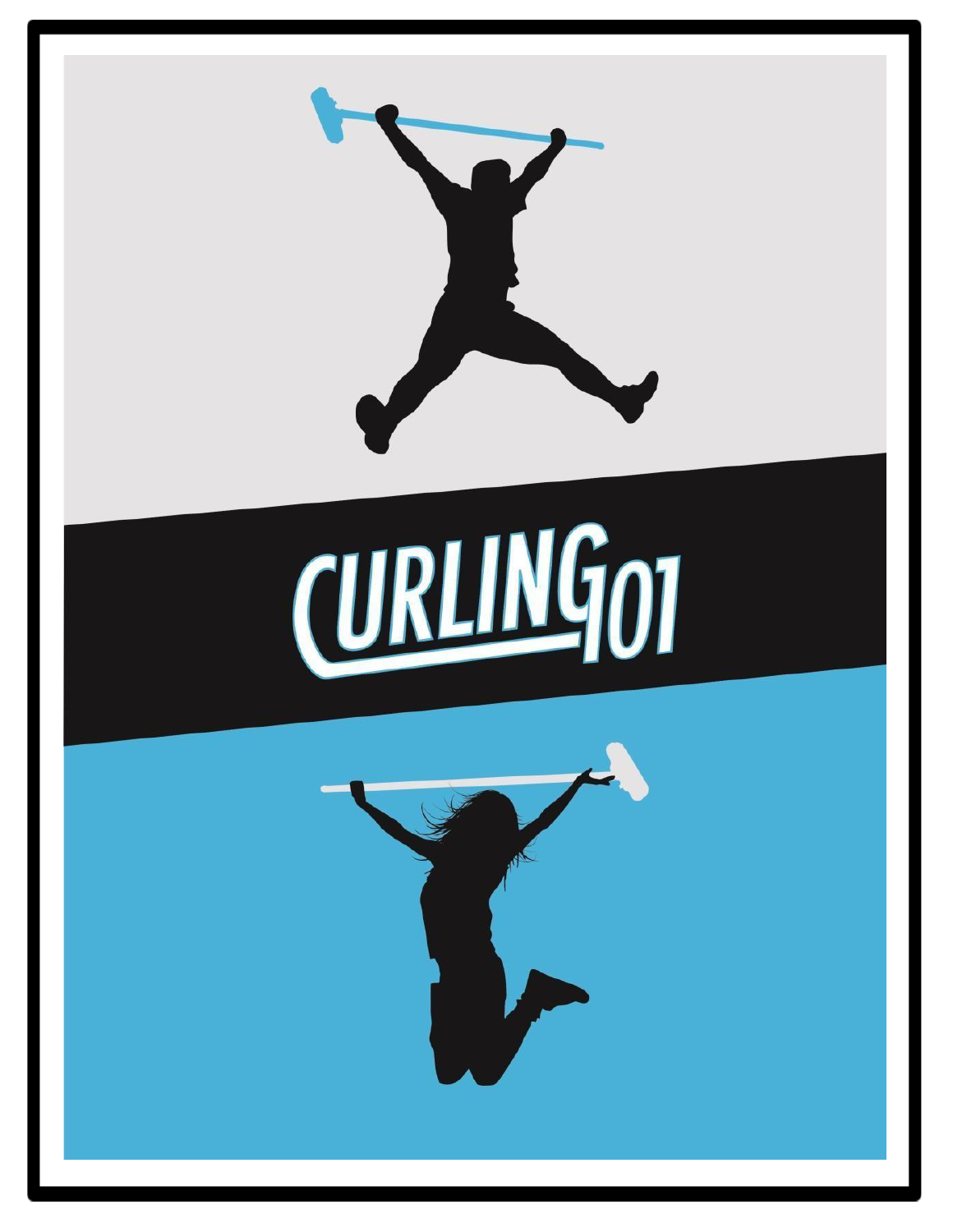# **Explanatory document – Curling 101**

Curling is a popular Olympic sport that can be associated directly to Canada. Appreciated by many people, there are unfortunately few of them who actually have the opportunity to be initiated to the sport. Only a few clubs offer proper programs for adult beginners and the existing programs generally suffer from a lack of visibility, making it difficult to incorporate the practice of curling into adults' lives. The implementation of the new universal program - Curling 101 - is guaranteed to satisfy the needs of all clubs and everyone interested in learning to curl.

### **Why should you offer the program?**

- To take advantage of the high visibility of curling on television as well as the great performance of both Canadian teams.
- To promote the sport to potential curlers and to integrate them into specially designed leagues
- To increase the number of curlers in the province
- To fill empty ice time at clubs
- 8-week initiation program specifically developed for an adult population and completely equipped with a step by step guide for the instructors.
- Retention rate above expectations

#### **Description**

This is an 8-week initiation program geared towards adults wishing to try and learn the sport of curling. The course will be run by quality instructors and will focus on learning the basics of curling in an atmosphere of camaraderie and fun. Each week, the participants will be given a two hour lesson. Curling 101 refers to the "Learn to Curl" program created in collaboration with Earle Morris and then developed by Curling Canada and the Ottawa Valley Curling Association. This program has really been a resounding success in recent years across Canada and specifically targets the development of new recreational players. The main goal of Curling 101 isto give adults an opportunity to practice and enjoy curling within a fun, relaxed and safe atmosphere.

#### **Target market**

Curling is one of few sports that can be practiced by everyone regardless of age, sex and physical condition. Unlike the Igloo program which was designed for elementary school students aged 6 to 12 years old, Curling 101 is targeting adults of any age.

### **Who can offer the program?**

The program and all of the necessary documentation will be made available to all affiliated clubs with Curling Quebec so that each one of them can offer Curling 101 in its community. Clubs are free to choose their own instructors and no coaching certification is required, although we encourage clubs to prioritize qualified and experienced instructors. Otherwise, being organized, enthusiastic and a good communicator is enough to meet the criteria. Prior to the start of the program, each instructor must follow a Curling 101-specific